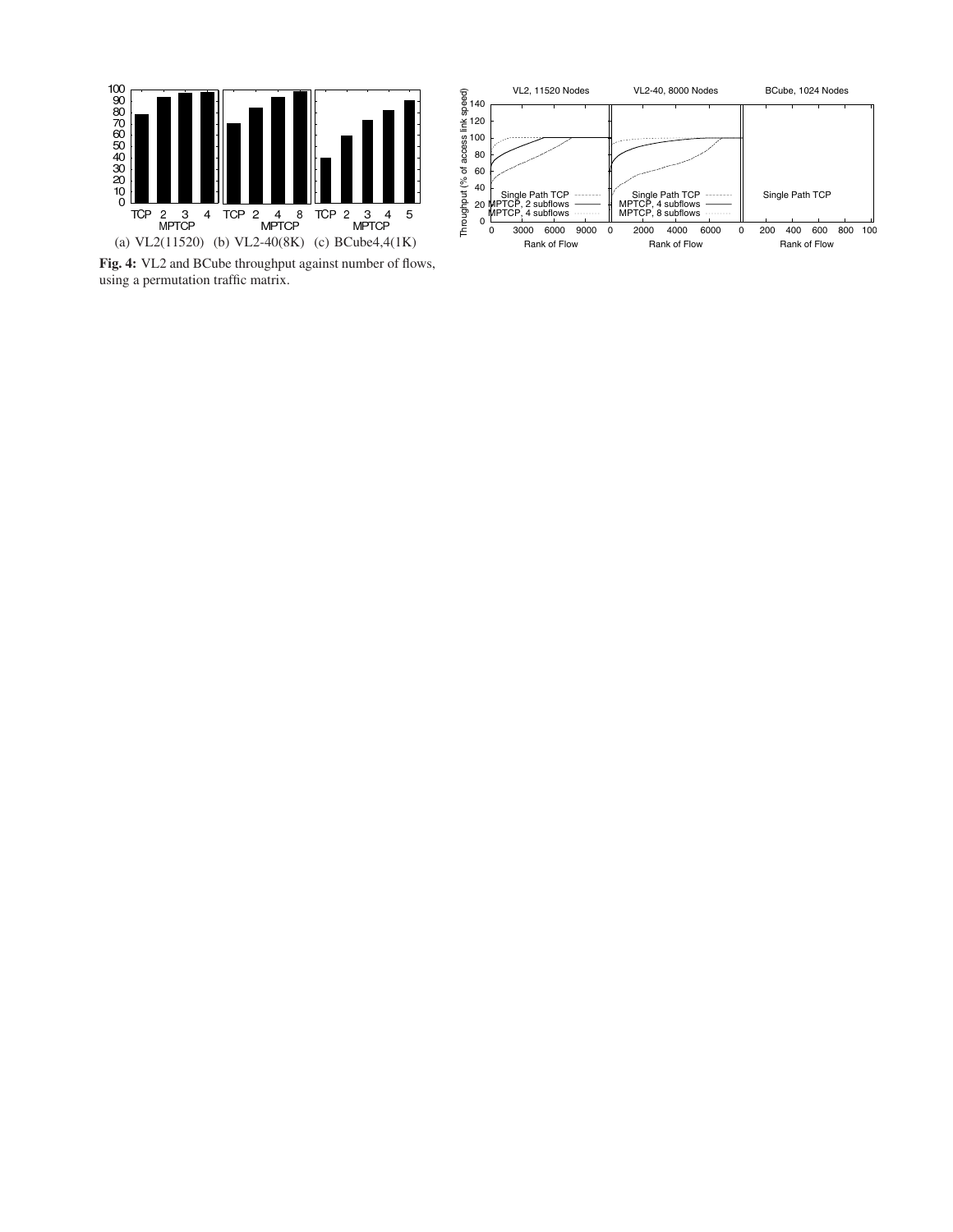

**Fig. 8:** Relative MPTCP performance as a function of load when running Permutation or Random traffic matrices for differing topologies. Mean performance and the performance of the slowest quarter of flows are shown.

minimum load level to fill a 4:1 oversubscribed topology. The average throughput improvement depends on the topology used; the maximum for oversubscribed Fat-Tree is 65%, while VL2-40 and VL2 improve by 15% and 11% respectively.

It is also instructive to look at the speeds of the slower flows in these experiments, as these dictate when jobs finish. The average improvement again depends on topology and load, but the gains are bigger: MPTCP improves throughput for the slowest flows by 1.5x to 3x for medium to moderately high load levels.

There is one exception for a highly loaded VL2 where the slower flows have lower throughput with MPTCP. On closer inspection, in turns out that the slow flows have very small windows on each of their subflows, which leads to repeated timeouts and reduced throughput for those flows; this is despite total network throughput being higher for MPTCP compared to TCP. For VL2-40 and Fat Tree the same effect does not apply, as there is more heterogeneity in the speeds of the individual subflows; at least one or a few of these have a big enough window to avoid timeouts. A very simple heuristic can be applied to avoid VL2 throughput degradation for small flows: if the stack has many subflows with small windows, it will close some of them to reduce until the remaining windows are big enough to avoid timeouts.

Irrespective of whether MPTCP is used, we believe data center designers will be likely to attempt to engineer their networks so that the core is neither underloaded nor overloaded. An overloaded core is a performance bottleneck; an underloaded core costs money that would have been better spent elsewhere. So it appears likely that the sweet-spot for MPTCP is close to the load level for which the data center designer would provision.

#### *4.3.4 Influence of the Traffic Matrix*

The permutation traffic matrix is useful as a baseline for comparison because it is easy to reason about how much throughput should be available from the network. With a topology that provides full bisectional bandwidth, the load is just sufficient to fully load the network. It is however, not terribly realistic.

A random traffic matrix chooses randomly the sources and destinations, allowing traffic concentrations on access links. Because of this, traffic flowing through the core is much less than in a permutation TM for the same number of flows.

Fig. 8(c) shows average throughput improvement with MPTCP vs. TCP in the Fat Tree, VL2 and VL2-40 4:1 oversubscribed topologies. The results are very similar to the permutation TM, but the relative improvements are slightly smaller; this is the effect of access link collisions. Fig. 8(d) shows the throughput improvement for the slowest 25% of flows; MPTCP increases their throughput on average by 1.3 to 1.8 times, for a wide range of loads.

We ran the same experiments with full-bisection topologies. Fat-Tree improved by maximum of 30%, while BCube improved by 150% to 300%, depending on the load level. The BCube improvements come from MPTCP's ability to simultaneously use multiple interfaces for the same flow.

Full-bisection VL2 and VL2-40 showed no improvement, which was puzzling. To understand this effect, say we randomly allocate *n* flows to *n* hosts. The probability that a host sends no flow is:

$$
p[\text{no flow}] = \left(1 - \frac{1}{n}\right)^n \to \frac{1}{e}
$$

The number of hosts that do not send are then  $\frac{n}{e}$ ; this bounds the total throughput. In fact the throughput is lower. For example, of the hosts that send only one flow, many of these will be received by a host receiving more than one flow, so the sender will be unable to send at its full speed. Numerical analysis shows that when this is taken into account, the maximum achievable throughput by *any* load-balancing algorithm with random traffic is limited by colliding flows on the sending and receiving hosts to less than  $\frac{1}{2}$  of the bisectional bandwidth.

With such a workload, none of VL2's 10Gb/s core links is ever saturated, so it makes no difference if TCP or MPTCP is used.

**Locality of Traffic** The random and permutation traffic matrices provide no locality of traffic. With a full bisection topology, it should in principle not be necessary for applications to localize traffic, although as we have seen, this is only really true under very light or heavy loads, or when multipath transport uses sufficiently many paths. However, with oversubscribed topologies, applications can always get better performance if they can localize traffic to the rack, because that part of the topology is not oversubscribed. MPTCP provides no performance improvement within the rack, because such flows are limited by their link to the top-of-rack switch. Just how good does application-based traffic localization have to be for the advantages of MPTCP to be nullified?

We simulated a 4:1 oversubscribed FatTree and generated a random traffic matrix, with the constraint that a fraction of the flows were destined for a random host with the sender's rack, while the rest were destined for an unconstrained random host. Every host sends one flow, so without locality this corresponds to the 1 flowper-host data point from Fig. 8(a) - a rather heavily loaded network. Fig. 7 shows the aggregate throughput as locality is increased. Unsurprisingly, as traffic moves from the oversubscribed core to the non-oversubscribed local hosts, aggregate performance increases. However, MPTCP continues to provide approximately the same performance benefits until around 75% of the flows are rack-local. Above this point the network core is lightly loaded, and all flows are limited by the sending or receiving hosts, so MPTCP provides no improvement. We see similar benefit with a localized permutation traffic matrix, though the absolute throughput values are higher.

Finally, we examined many-to-one traffic patterns; there the access links are heavily congested, no alternative paths are available, and so MPTCP and TCP behave similarly.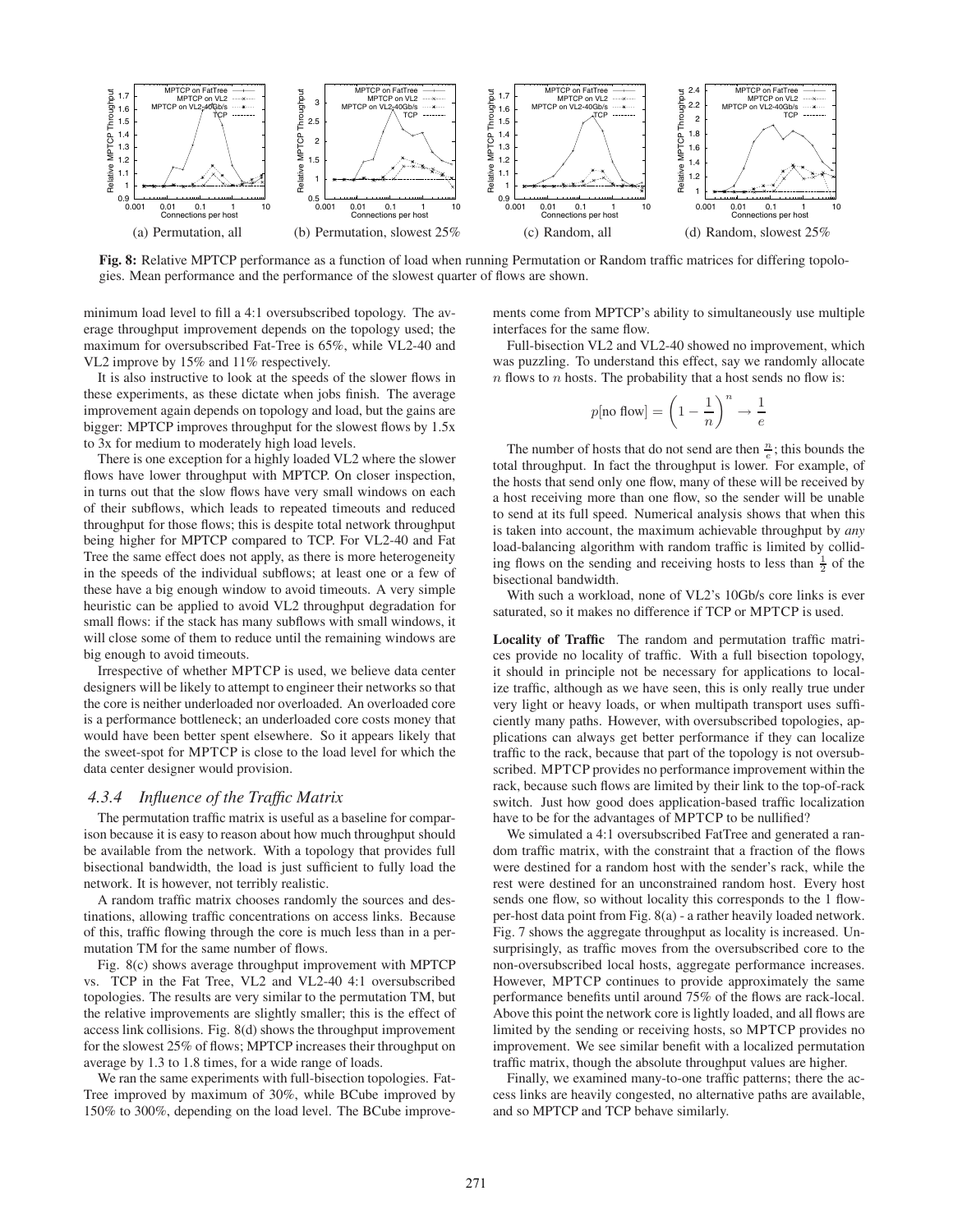

with different algorithms





**Fig. 11:** Effects of a hot spot on the different algorithms

#### *4.3.5 Influence of Congestion Control*

Do we need all of MPTCP's mechanisms to get the performance and fairness benefits above? MPTCP establishes multiple subflows per connection, and links the congestion control behavior of these subflows to achieve two goals:

- *•* It is fair to single-path TCP flows, even when multiple subflows of a connection traverse the same bottleneck.
- *•* It explicitly moves traffic from the more congested subflows to the less congested subflows.

To understand what is going on, we must tease apart the mechanisms. We compare MPTCP with these algorithms:

- **Uncoupled TCP.** Each subflow behaves independently, exactly as if an application had opened multiple TCP connections and striped data across them. An UNCOUPLED flow will be unfair to regular TCP; if it has *n* subflows through a bottleneck, it will achieve approximately *n* times the throughput of a competing TCP.
- **Equally-Weighted TCP (EWTCP).** Each subflow runs TCP's additive increase, multiplicative decrease algorithm, but the increase constant is decreased depending on the number of active subflows. An EWTCP flow will be fair to regular TCP at a bottleneck, even if all the EWTCP subflows traverse that bottleneck. However, it will not actively move traffic away from congested paths.

A rather different multipath solution would be to deploy per*packet* ECMP multipath routing, spreading the packets of a single flow across multiple paths, as opposed to per-*flow* ECMP which hashes the five-tuple to maintain a consistent path for each flow. For this to work, a single-path TCP endpoint must be modified to avoid unintentionally treating reordering as an indicator of packet loss. Thus we also tested:

**PACKETSCATTER**. The switches perform per-packet load balancing across all the available alternative paths. The TCP sender runs a more robust fast-retransmit algorithm, but retains a single congestion window as it is unaware of the multiple paths.

Fig. 9 shows the throughputs of individual connections for each algorithm. This is a packet-level simulation with 128 nodes in a FatTree topology, running a permutation traffic matrix of long flows. The result sugegsts that it does not matter whether multipath transport is performed within TCP, or at the application level, and that the load balancing aspects of MPTCP's linked congestion control do not greatly affect throughput. In fact the best performance is



**Fig. 12:** The effect of short flows competing with different multipath congestion controllers

given by PACKETSCATTER, which spreads over all possible paths, but as we shall see, this result is fragile and only applies to overprovisioned networks with no hot spots.

It is clear that many of the performance benefits seen so far are the results of spreading load over many paths. Given this result, is there any reason to deploy MPTCP, as opposed to multipathcapable applications running over regular TCP?

To understand the differences between these algorithms, we have to look more closely. Fig. 10 shows the loss rates for all the links of the FatTree topology used in Fig. 9. We show core links separately from access links because congesting the core is qualitatively different from self-congestion at the host's own NIC.

UNCOUPLED TCP is clearly much more aggressive than singlepath TCP, resulting in much higher packet loss rates, both in the core and access links. Although this does not directly impact performance for long-running UNCOUPLED flows, it does affect competing traffic.

MPTCP, EWTCP and Single-path TCP are equally aggressive overall, and so congest the access links equally. In the core, MPTCP performs as expected, and moves traffic from the more congested to the less congested paths, relieving congestion at hot spots. EWTCP lacks this active load redistribution, so although it does not increase loss at hot spots, it doesn't effectively relieve it either. EWTCP is also not as aggressive as MPTCP on the less loaded paths, so it misses sending opportunities and gets slightly lower throughput.

With per-packet round-robin ECMP, PACKETSCATTER cannot congest the core links; consequently the losses required to constrain its transmit rate are concentrated on access links.

**Short Flows** Fig. 12 examines how the algorithms affect competing short flows. The topology is the 4:1 oversubscribed Fat-Tree; each host sends to one other host; 33% send a continuous flow using either TCP or one of the multipath algorithms, provid-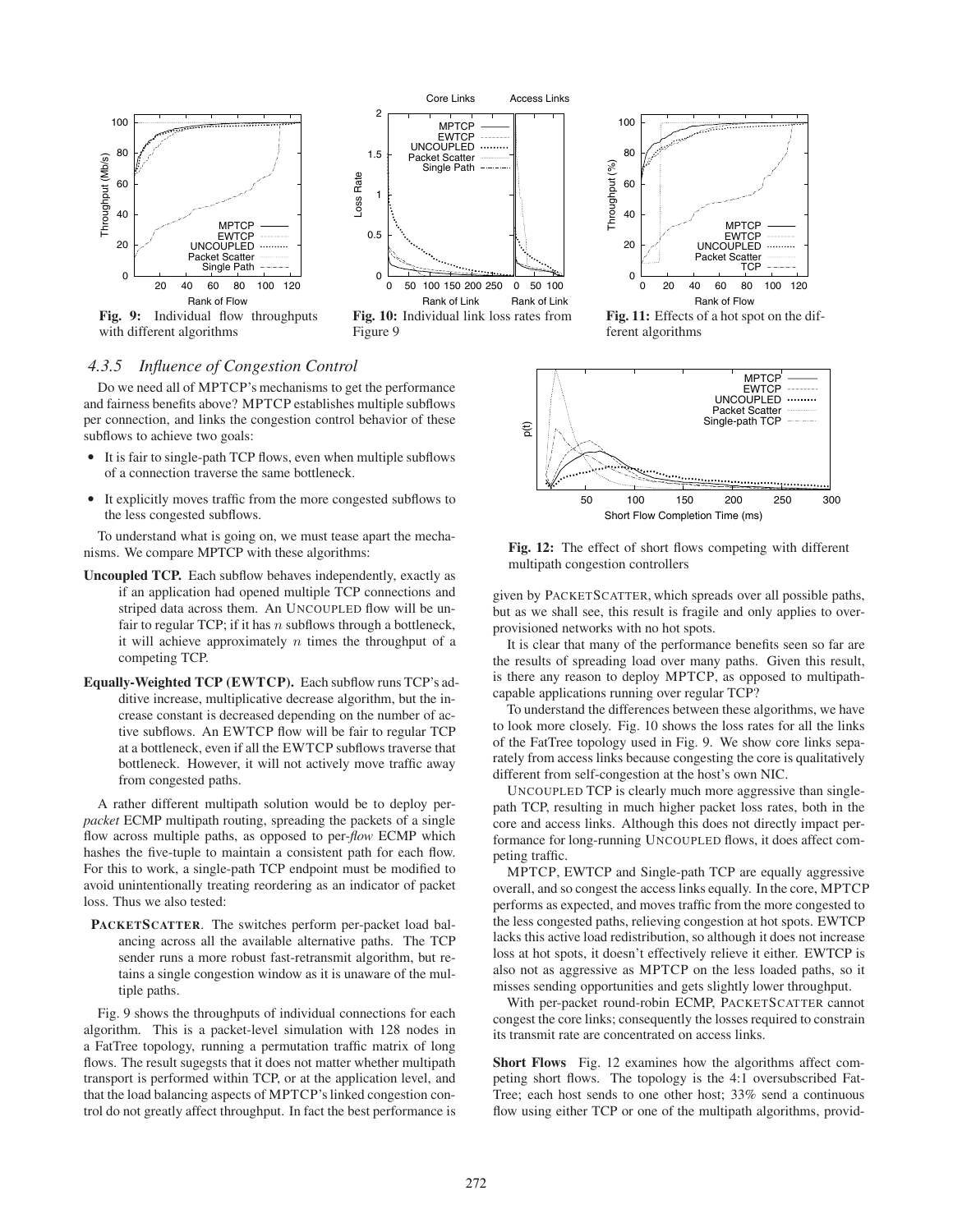ing enough traffic to congest the core. The remaining hosts send one 70 Kbyte file on average every 200ms (poisson arrivals) using single-path TCP (ECMP sends each via a new path), and we measure how long these flows take to complete. The averages in these experiments are:

| Algorithm            | <b>Short Flow Finish</b> | Network Core |
|----------------------|--------------------------|--------------|
|                      | Time (mean/stdev)        | Utilization  |
| SINGLE-PATH TCP      | $78 \pm 108$ ms          | 25%          |
| <b>PACKETSCATTER</b> | $42 + 63$ ms             | $30\%$       |
| <b>EWTCP</b>         | $80 \pm 89$ ms           | 57%          |
| <b>MPTCP</b>         | $97 \pm 106$ ms          | 62%          |
| <b>UNCOUPLED</b>     | $152 \pm 158$ ms         | 65%          |

It is clear that UNCOUPLED significantly hurts the short flows. Single-path TCP fails to spread load within the core, so while many short flows complete faster, some encounter more congestion and finish slower. MPTCP fills the core, but isn't overly aggressive, having much less impact than UNCOUPLED. Compared to TCP, MPTCP increases mean completion time by 25% but decreases the finish time of the slowest short flows by 10%. EWTCP has less impact on short flows than MPTCP, which should not be surprising - while it does use multiple paths, it does not load-balance as effectively as MPTCP, failing to use capacity quickly where it is available.

PACKETSCATTER lets short flows finish quickest, but gets very low network utilization, close to what TCP provides. This is because long flows back off on all paths as soon as one path looks congested, despite congestion being transient due to short flows. MPTCP achieves almost all of the performance that UNCOUPLED can manage, but its lower aggressiveness and better load balancing greatly reduce impact on competing traffic.

**Robustness** What happens when there is a hot spot in the network? We drop a single link in the core network from 1Gb/s to 100Mb/s. Such a failure is quite common: Gigabit ethernet requires two copper pairs in a Cat-5e cable; if one RJ45 conductor fails to seat properly, it can fall back to 100Mb/s which only requires a single pair. Similar results would be seen if a single unresponsive flow saturated one link (e.g. a FCoE or UDP flow).

Results, shown in Fig. 11, show that MPTCP does what it designed to do, moving traffic off the hot link onto alternative paths; other flows then move some of their traffic off these alternative paths, and so on, so the effect of the failure is negligible. EWTCP and UNCOUPLED do not shift traffic away from congestion, giving less throughput to the flows that pass through the bottleneck. PACKETSCATTER behaves worst: it has no way to separate the bad link from the good ones. It just observes a high loss rate, and backs off. Every single connection that has any available path through the bad link achieves about 10% of the throughput it should achieve.

**Network Efficiency** The example below shows another difference between EWTCP and MPTCP, and is taken from [14]. If there are multiple different length paths to a destination, pathological traffic matrices are possible where the network resources are wasted. MPTCP will explicitly move traffic off the paths that traverse multiple congested links, avoiding such pathologies. Such examples do not occur in FatTree-style topologies, but they can occur with BCube.



To illustrate the issue, consider a many-to-one traffic matrix, as in a distributed file system read from many servers. Typically the



**Fig. 13:** First-fit scheduling compared to flow ECMP and MPTCP

distributed file systems store the data on hosts close in the network, to allow higher throughput writes. In our experiment each host reads from 12 other hosts, chosen to be the host's neighbors in the three levels in BCube(4,3). The per-host total read throughputs are:

| SINGLE-PATH          | $297$ Mb/s |
|----------------------|------------|
| <b>EWTCP</b>         | $229$ Mb/s |
| <b>MPTCP</b>         | $272$ Mb/s |
| <b>PACKETSCATTER</b> | $115$ Mb/s |
|                      |            |

Due to the locality, single-path TCP can saturate all three of the host's 100 Mb/s NICs, and achieves maximum throughput. EWTCP uses multiple paths and long paths congest short ones. MPTCP's linked congestion control mechanism moves almost all of the traffic onto the shortest path, avoiding paths that traverse multiple congested links, and so greatly reduces the self-congestion.

PACKETSCATTER suffers particularly badly in this case. It spreads traffic across both short and longer paths, and with this regular traffic matrix it actually succeeds in equalizing the loss rate across all paths. However, most of the traffic takes multi-hop paths using the network very inefficiently. If we wish to take advantage of multipath in the cases where it benefits flows and also avoid this scenario and that of Fig. 11, it seems inevitable that each subflow must have its own sequence space and congestion window[11]. These choices dictate the core design of MPTCP.

## **4.4 Scheduling and Dynamic Flow Arrivals**

With single-path TCP is it clear that ECMP's randomized load balancing does not perform sufficiently well unless the topology has been specifically tailored for it, as with VL2. Even with VL2, MPTCP can increase fairness and performance significantly.

ECMP however is not the only single path selection algorithm; Hedera proposes using a centralized scheduler to supplement random load balancing, with the goal of explicitly allocating large flows to paths. Specifically, Hedera flows start off using ECMP, but are measured by the centralized scheduler. If, during a scheduling period, a flow's average throughput is greater than 10% of the interface speed, it is explicitly scheduled. How well does MPTCP compare with centralized scheduling?

This evaluation is more difficult; the performance of a scheduler can depend on lag in flow measurement, path configuration, and TCP's response to path reconfiguration. Similarly the performance of MPTCP can depend on how quickly new subflows can slowstart.

We use a 128-host FatTree running a permutation traffic matrix with closed loop flow arrivals (one flow finishes, another one starts). Flow sizes come from the VL2 dataset. We measure throughputs for single-path TCP with ECMP, MPTCP (8 subflows), and a centralized scheduler using the First Fit heuristic Hedera [2].<sup>2</sup>

The total throughput is shown in Fig. 13. Again, MPTCP outperforms TCP over ECMP. Centralized scheduler performance depends on how frequently it is run. In [2] it is run every 5 sec-

<sup>&</sup>lt;sup>2</sup>First Fit is much faster than Simulated Annealing; execution speed is essential to get benefits with centralized scheduling.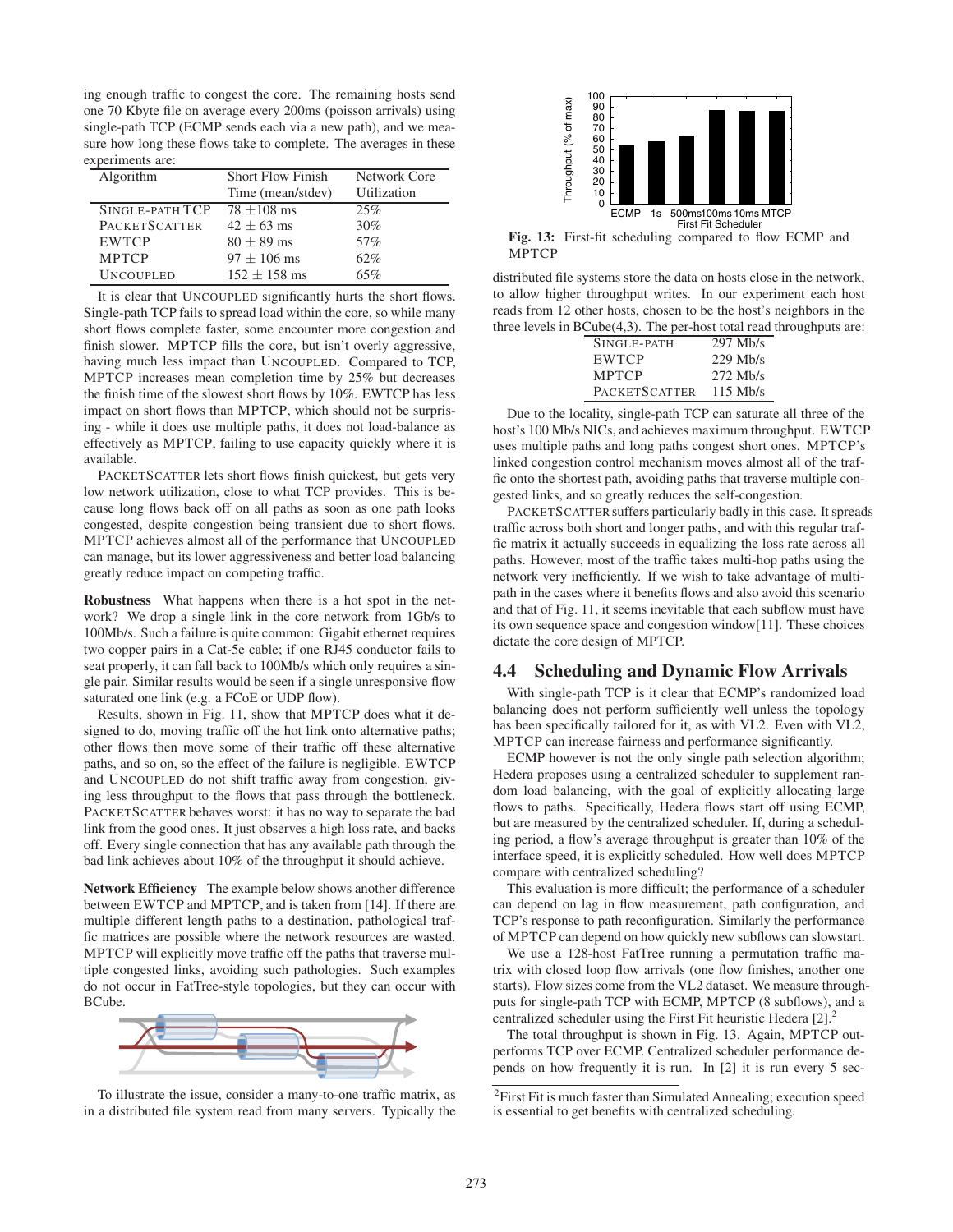onds. Our results show it needs to run every 100ms to approach the performance of MPTCP; even if it runs every 500ms there is little benefit because in high bandwidth data center even large flows complete in around a second.

**Host-limited Flows** Hedera's flow scheduling algorithm is based on the assumption that it only needs to schedule long-lived flows because they contribute most of the bytes. Other flows are treated as background noise. It also assumes that a flow it schedules onto an unused link is capable of increasing to fill that link.

Both assumptions can be violated by flows which are end-host limited and so cannot increase their rate. For example, network bandwidth can exceed disk performance for many workloads. Hostlimited flows can be long lived and transfer a great deal of data, but never exceed the scheduling threshold. These flows are ignored by the scheduler and can collide with scheduled flows. Perhaps worse, a host-limited flow might just exceed the threshold for scheduling, be assigned to an empty path, and be unable to fill it, wasting capacity. We ran simulations using a permutation matrix where each host sends two flows; one is host-limited and the other is not. When the host-limited flows have throughput just below the 10% scheduling threshold, Hedera's throughput drops 20%. When the same flows are just above the threshold for scheduling it costs Hedera 17%.

| Scheduling | App Limited Flows |                                |
|------------|-------------------|--------------------------------|
| Threshold  |                   | Over-Threshold Under-Threshold |
| 5%         | $-21\%$           | $-22\%$                        |
| 10%        | $-17%$            | $-21\%$                        |
| 20%        | $-22\%$           | $-23%$                         |
| 50%        | $-51\%$           | $-45%$                         |

The table shows the 10% threshold is a sweet spot; changing it either caused too few flows to be scheduled, or wasted capacity when a scheduled flow cannot expand to fill the path. In contrast, MPTCP makes no such assumptions. It responds correctly to competing host-limited flows, consistently obtaining high throughput.

# **5. EVOLVING TOPOLOGIES WITH MPTCP**

Our previous experiments showed that only a few workloads saturate the core of full-bisection topologies; these workloads are somewhat artificial. To justify full-bisection topologies requires:

- *•* There is no locality to the traffic.
- *•* There are times when all hosts wish to send flat-out.
- *•* There is no concentration of traffic on any access link.

In practice, none of these assumptions seem valid, so building a topology that provides full bisectional bandwidth seems to be a waste of money.

In section 4.3.3, we examined an oversubscribed FatTree: one where for the same core network we connected four times as many hosts. This seems a more likely topology, and hits a better balance between being bottlenecked on the core and being bottlenecked on host access links. It also takes advantage of any locality provided by the application. For example, HDFS places two out of three replicas in the same rack, and map jobs in MapReduce are assigned to servers in the same rack as the data. For such topologies, MPTCP cannot help much with the local traffic, but it does ensure the core is used to maximal effect.

If we now take a leap and assume all hosts in the data center support MPTCP, then we should also ask whether different topologies enabled by MPTCP would perform even better. The obvious place to start is to consider cases where the workloads we have examined are bottlenecked on the access links between the hosts



**Fig. 14:** Dual-homing in the Fat Tree Topology

and the top-of-rack (ToR) switches. These cases can only be improved by adding more capacity, but moving to 10Gb/s ethernet is expensive. With single-path TCP, there is limited benefit from additional 1Gb/s ethernet links to the ToR switches, because a single flow cannot utilize more than one path. MPTCP does not have this limitation. Almost all current servers ship with dual gigabit ethernet onboard, so an obvious solution is to dual-home hosts to ToR switches, as shown in Fig.14. Whether to overprovision the core is then an additional question a data center operator must consider, based on predicted workload.

For our experiments, we wish to keep the cost of the network constant, so we can directly compare new and existing topologies. To do so, we impose the artificial constraint that the number of switch ports remains constant, but that we can move ports from one place in the topology to another<sup>3</sup>.

Consider the following two topologies:

- **Perfect Switch** . FatTree and VL2 both try to emulate a single huge non-blocking switch. VL2 comes closer to succeeding than FatTree does, but a perfect switch serves as a good control experiment, giving an upper bound on what any network core might provide using single links to the hosts.
- **Dual-homed FatTree (DHFT)** . A full FatTree requires five switch ports per host; one is to the host and four connect the links between the two layers of switches. If we remove one port per host from the core and use it to connect the second interface on each server, the network requires the same number of switch ports.

To produce a regular DHFT topology with this ratio of core-toaccess capacity, we start with a *k*-port FatTree topology. We leave the upper-pod switches and aggregation switches the same, and replace each top-of-rack switch with two 11*k/*12 port switches. With FatTree, each ToR switch had *k/*2 uplinks and connected *k/*2 hosts. With DHFT, each pair of DHFT ToR switches still has *k/*2 uplinks, but have 4*k/*3 downlinks, supporting 2*k/*3 hosts between them. In total, there are still five switch ports per host.

For sensible values of *k*, we cannot produce fully regular DHFT and FatTree networks with the same number of ports per host. For this reason we compare DHFT with the Perfect Switch, which should underestimate the benefits of DHFT.

# **5.1 Analysis**

**Effects of Locality** It is not our aim to show that DHFT is in any sense optimal; we cannot define optimality without knowing the workload and which metrics are most important. Rather, we aim to show that MPTCP creates new options for data center topologies; DHFT is a simple example of such a topology.

DHFT presents opportunities single path TCP can't exploit. If the network is underutilized, any pair of communicating hosts should be able to utilize both their NICs, reaching a throughput of 2Gb/s.

<sup>&</sup>lt;sup>3</sup>In a real network, the ports per switch would be fixed, and the number of hosts and switches varied, but this does not allow for a fair comparison, independent of the prices of hosts and switches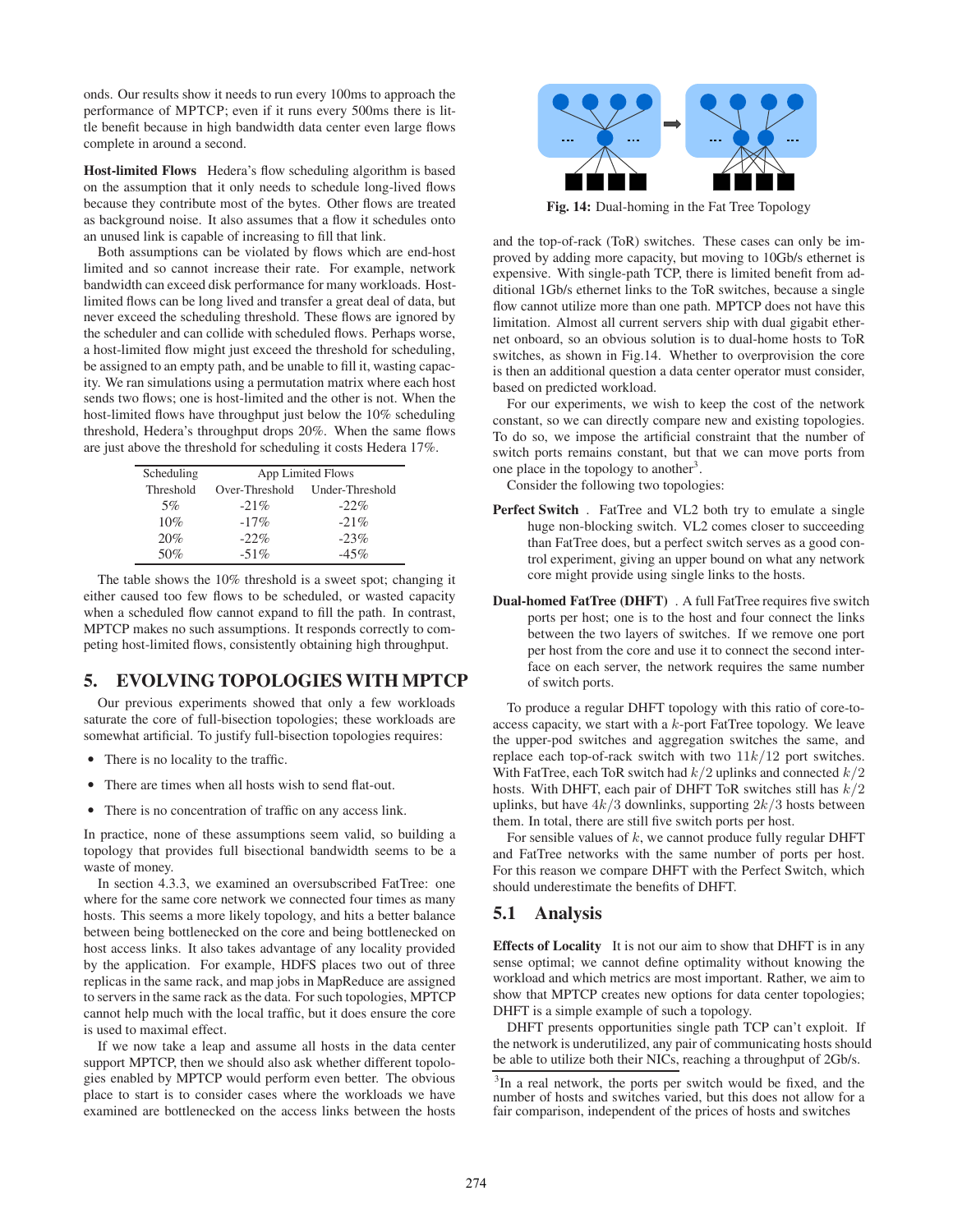







function of load in the DHFT

We wish to tease apart the effects of the topology from the effects of running MPTCP over the topology. We compare:

- *•* **TCP over the Perfect Switch.** This is the control experiment, and is an upper bound on what TCP can do in any single-homed topology. As there are no parallel paths, MPTCP cannot help on a Perfect Switch. Locality also has no effect on the results.
- *•* **Single-path TCP over DHFT.** Although DHFT is not ideal for TCP, this provides a baseline for comparison.
- *•* **MPTCP over DHFT.** We wish to understand when MPTCP over DHFT outperforms any single-homed topology, and see how much of this is due to MPTCP.

Our first experiment shown in Fig. 15 is a packet-level simulation of the permutation traffic matrix, using long-lived flows with varying degrees of intra-ToR traffic locality. The DHFT network has k=12, giving 576 hosts, and 100Mb/s links, giving a maximum throughput of 43 Gb/s if no traffic is local, and 115 Gb/s if all the traffic is local to the rack and both links from each host are used. The dark grey region shows throughputs that are feasible as locality changes. If only one of the two interfaces on each host is used, as is the case with single-path TCP, then the light grey region shows the possible throughputs.

Our baseline for comparison is a perfect switch directly connecting all 576 hosts via 100Mb/s links. This provides an upper bound on what a regular FatTree with the same number of switch ports as the DHFT could achieve with perfect traffic scheduling.

MPTCP using eight subflows achieves close to the theoretical maximum for all degrees of locality. In contrast, due to flow collisions on core links, single-path TCP does not even come close to the theoretical single-path limits until most of the traffic is not using the core. If the traffic resembles a permutation traffic matrix, building a DHFT topology without MPTCP makes little sense.

If no traffic is local, MPTCP on DHFT is outperformed by the Perfect Switch. But to achieve no locality requires effort - even with a random traffic, some flows stay local to the rack. In practice, applications often adaptively arrange for processing to take advantage of locality. MPTCP on DHFT outperforms the Perfect Switch when at least 12% of traffic is local, and costs the same in switch ports as a FatTree that is strictly worse than a Perfect Switch.

**Effects of Load** With a random traffic matrix, throughput can be limited by access links collisions. For single-path TCP, a DHFT can reduce this bottleneck, improving performance. Collisions in the DHFT core remain an issue though. The benefits are much greater for MPTCP, as it can utilize both access links even when there are no collisions. Fig. 16 shows how performance depends on load. At light-to-medium load, MPTCP achieves nearly twice the performance of the perfect switch. At high load, the DHFT core is the bottleneck, and the Perfect Switch core has higher bandwidth.

Interestingly, if we keep adding connections, we expect that around 20 connections per host MPTCP will again start to get more throughput than the perfect switch as more hosts gain at least one rack-local connection. In the extreme, an all-to-all traffic matrix will achieve twice the throughput of the perfect switch, with most traffic being rack-local flows. Such extreme workloads push the limits of our packet-level simulator, and have no practical relevance.

## **5.2 Discussion**

DHFT costs the same as a Fat Tree (same port count), but has more links in the access. It provides benefits for traffic patterns with hotspots, and those where the network core is underutilized. Compared to an idealized Fat Tree (i.e. perfect switch), DHFT's worst case performance is 75% and best case is around 200%. If all traffic matrices we analyzed are equally likely to appear in practice, DHFT trades a bit of worst-case performance for substantial average-case gains.

Beyond performance, DHFT improves robustness: any lowerpod switch failure does not cut-off an entire rack of servers. As most racks have dual power supplies, switch redundancy eliminates the biggest single cause for correlated node failures. In turn, this will likely increase application locality; for instance HDFS could choose to store all three replicas of each block in the same rack.

DHFT is not optimal by any measure, but it shows that we can create topologies with better performance *if* we assume MPTCP is the transport protocol. DHFT makes little sense with TCP, as most of the benefits vanish either due to collisions in the core or TCP's inability to use multiple interfaces for a single connection.

With MPTCP as transport, a wider range of topologies are costeffective. Multipath TCP allows us to linearly scale bisection bandwidth for the same increase in cost. For instance, to create a topology with 2Gb/s full bisection bandwidth, we could use a *k*-port Fat Tree with *k*<sup>3</sup>*/*8 dual-homed hosts. Transport flows would need to be split across different host interfaces to reach 2Gb/s. Single path TCP can't effectively utilize such a topology.

For really large data centers with hundreds of thousands of hosts, Fat Tree may not be feasible to deploy. We expect there will be islands of Fat Trees, connected to a super core with 10Gb/s uplinks.

# **6. EXPERIMENTAL VALIDATION**

Simulation is only as good as our ability to predict which properties of the environment we are modeling will turn out to be im-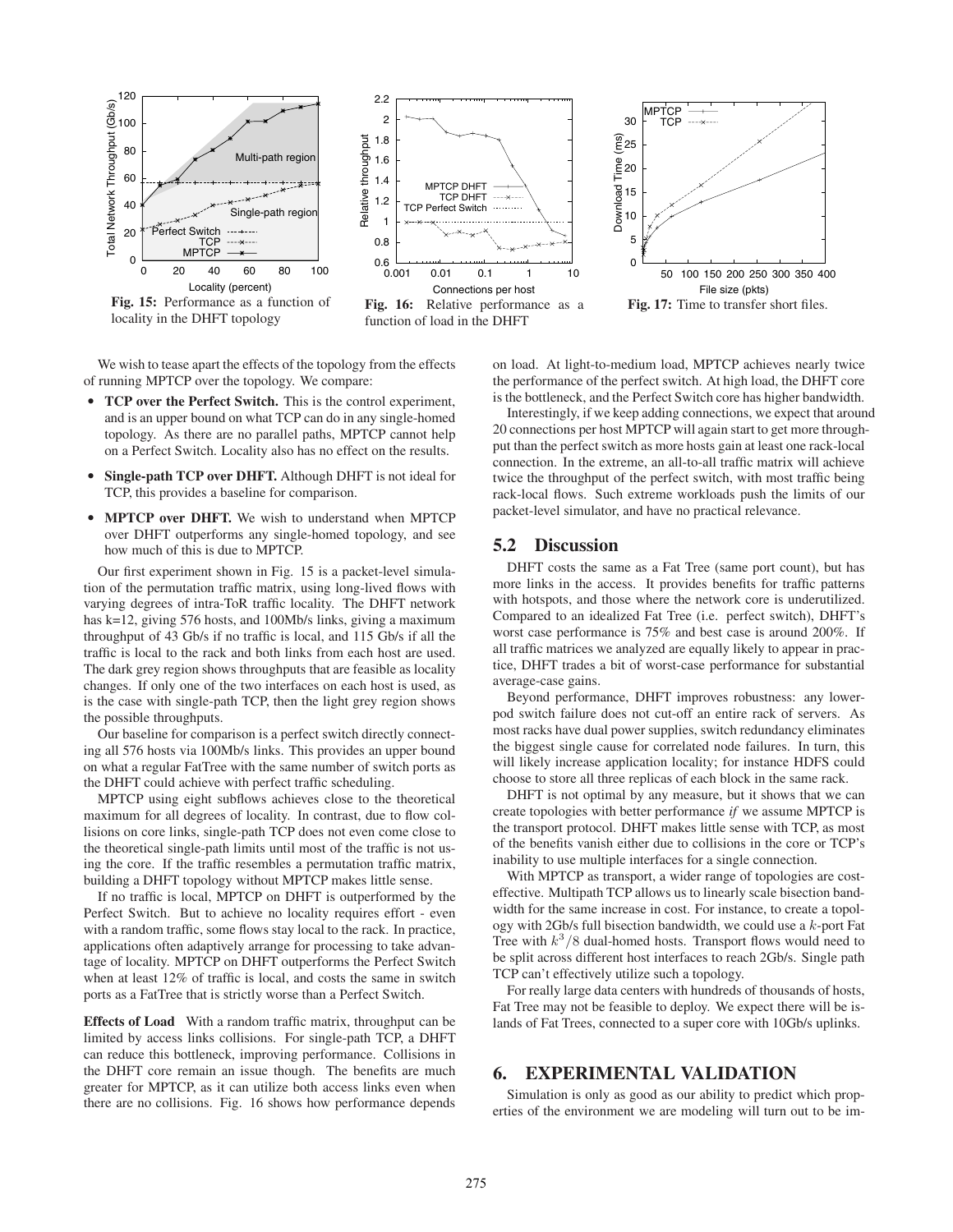





paths between forty EC2 nodes.

portant. Ideally we would cross-validate results against the full implementation. We had two opportinities to do this.

First, we built several small FatTree-like topologies in our lab, with 12 hosts and 7 switches. Although this is too small to see various statistical multiplexing effects, it does provide a controlled enviroment for experimentation. We primarily use this for microbenchmarks to validate aspects that cannot be accurately modeled in simulation.

Our second opportunity was to rent virtual machines on Amazon's Elastic Compute Cloud (EC2). This is a real large-scale production data center, but we can only infer topology and we cannot control or even measure competing traffic.

#### **6.1 Microbenchmarks**

Our Linux implementation is still research-grade code; it has not been optimized and mature code should perform better. All the same, it is important to verify that the implementation is capable of the performance indicated in the simulations. In particular, if eight subflows per connection are needed, can the implementation cope?



The histogram above shows host CPU load as the client sends to the server saturating a Gigabit link. Both machines are 2006-era, with 2.2GHz single-core Opteron CPUs. Even on old machines, growing beyond two subflows only increases CPU load by 10%.

Should MPTCP be enabled for all TCP connections in a data center? We connected two dual-interface machines to a gigabit switch, and measured the time to setup a connection and transfer a short file. TCP can only use one interface; MPTCP can also use the second, but only after the first subflow has negotiated the use of MPTCP and the second subflow has been established. Figure 17 shows that TCP is quicker for files of less than about 10 packets, but much slower thereafter. To avoid penalizing short flows, the code just needs to wait two RTTs after data transmission starts (or until the window of the first subflow is big enough) and only then start a second subflow.

# **6.2 DHFT Testbed Experiments**

We built a small DHFT network with 12 hosts in two racks. Each host connects to the two ToR switches in its rack, which are dual homed to two aggregation switches, giving four static-routed paths between hosts in different racks. The switches are soft switches running Linux on PCs. ToR-to-core links are oversubscribed 3:2.

Our aim is to validate some of the simulations, and to see how well our Linux MPTCP implementation behaves with multiple paths. To compare with Fig. 15 we ran the permutation locality traffic matrix, varying the fraction of rack-local connections. A traffic pattern quite similar to this is generated by HDFS writes, where 2/3 of the traffic is rack-local. The throughput curve, shown in Fig. 18, is close to the theoretical value; if 15% of traffic is local, DHFT equals the throughput of a perfect switch; with more local traffic, the improvements are bigger. Aggregate throughput levels off at 21Gb/s; although MPTCP could send more, the Linux soft-switches are saturated.

To validate MPTCP's robustness to link failures we ran the experiment from Fig. 11, downgrading a core link's speed from 1Gb/s to 100Mb/s. Single-path TCP cannot avoid this link as such a failure will not trigger re-routing. We ran a zero-locality permutation matrix to maximally load the core. Fig. 19 shows a time series of flow throughputs. Approximately 4 minutes into the experiment, we downgrade one of the core switches' links to 100Mb/s. MPTCP copes well: its congestion control fairly distributes the remaining core capacity between the flows. When the link returns to 1Gb/s, MPTCP flows increase to fill the capacity.

## **6.3 EC2**

Amazon's EC2 compute cloud allows us to run real-world experiments on a production data center. Amazon has several data centers; their older ones do not appear to be have redundant topologies, but their latest data centers (us-east-1c and us-east-1d) use a topology that provides many parallel paths between many pairs of virtual machines.

We do not know the precise topology of the US East data center. Compared to our simulations, it is complicated slightly because each instance is a virtual machine, sharing the physical hardware with other users. Background traffic levels are also unknown to us, and may vary between experiments.

To understand the variability of the environment and the potential for MPTCP to improve performance, we ran our MPTCPcapable Linux kernel on forty EC2 instances, and for 12 hours sequentially measured throughput with iperf between each pair of hosts, using MPTCP with 2 and 4 subflows and TCP as transport protocols. The resultant dataset totals 3,000 measurements for each configuration, and samples across both time and topology.<sup>4</sup>

Fig. 20 shows the results ordered by throughput for each configuration. Traceroute shows that a third of paths have no diversity; of

<sup>&</sup>lt;sup>4</sup>We also ran the same experiment for 24h with ten machines; results are qualitatively similar.